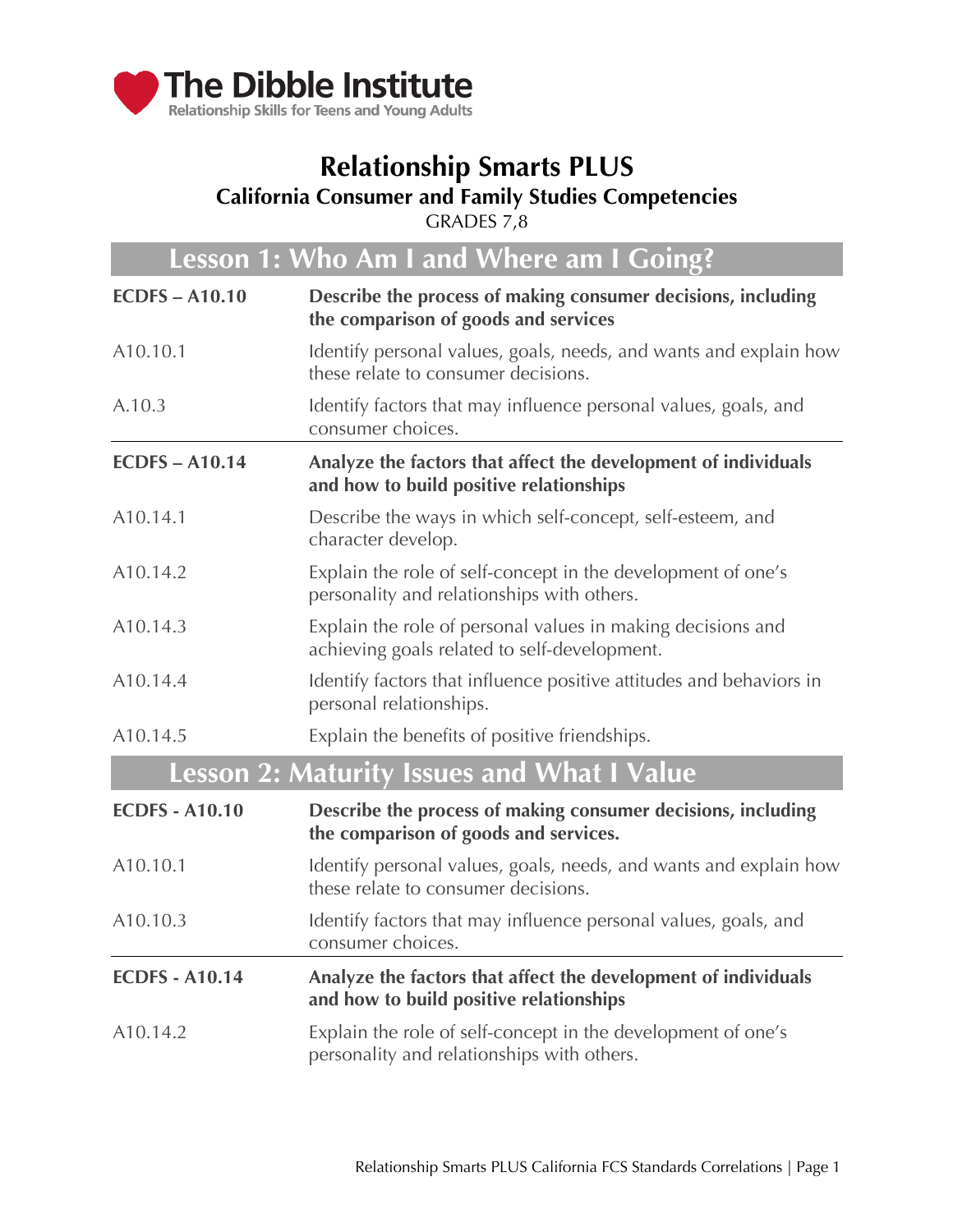| A10.14.3              | Explain the role of personal values in making decisions and<br>achieving goals related to self-development.                                                                                      |
|-----------------------|--------------------------------------------------------------------------------------------------------------------------------------------------------------------------------------------------|
| <b>HTR-A2.0</b>       | Acquire, and use accurately, industry sector terminology and<br>protocols at the career and college readiness level for<br>communicating effectively in oral, written and multimedia<br>formats. |
| A2.0.2                | Explain the importance of positive attitudes such as self-<br>confidence, honesty, respect, perseverance, initiative, and self-<br>discipline.                                                   |
|                       | <b>Lesson 3: Attractions and Infatuation</b>                                                                                                                                                     |
| <b>ECDFS - A10.10</b> | Describe the process of making consumer decisions, including<br>the comparison of goods and services.                                                                                            |
| A10.10.3              | Identify factors that may influence personal values, goals, and<br>consumer choices.                                                                                                             |
| <b>ECDFS - A10.14</b> | Analyze the factors that affect the development of individuals<br>and how to build positive relationships                                                                                        |
| A10.14.2              | Explain the role of self-concept in the development of one's<br>personality and relationships with others.                                                                                       |
| A10.14.4              | Identify factors that influence positive attitudes and behaviors in<br>personal relationships.                                                                                                   |
| <b>HTR - A2.0</b>     | Acquire, and use accurately, industry sector terminology and<br>protocols at the career and college readiness level for<br>communicating effectively in oral, written and multimedia<br>formats. |
| A2.0.1                | Describe the ways in which the development of personal and<br>interpersonal skills affects personal, family, and school life                                                                     |
|                       | <b>Lesson 4: Principles of Smart Relationships</b>                                                                                                                                               |
| <b>ECDFS - A10.14</b> | Analyze the factors that affect the development of individuals<br>and how to build positive relationships                                                                                        |
| A10.14.2              | Explain the role of self-concept in the development of one's<br>personality and relationships with others.                                                                                       |
| A <sub>10.14.4</sub>  | Identify factors that influence positive attitudes and behaviors in<br>personal relationships.                                                                                                   |
| A10.14.5              | Explain the benefits of positive friendships.                                                                                                                                                    |
|                       | Lesson 5: Is It a Healthy Relationship?                                                                                                                                                          |
| <b>ECDFS - A10.14</b> | Analyze the factors that affect the development of individuals<br>and how to build positive relationships                                                                                        |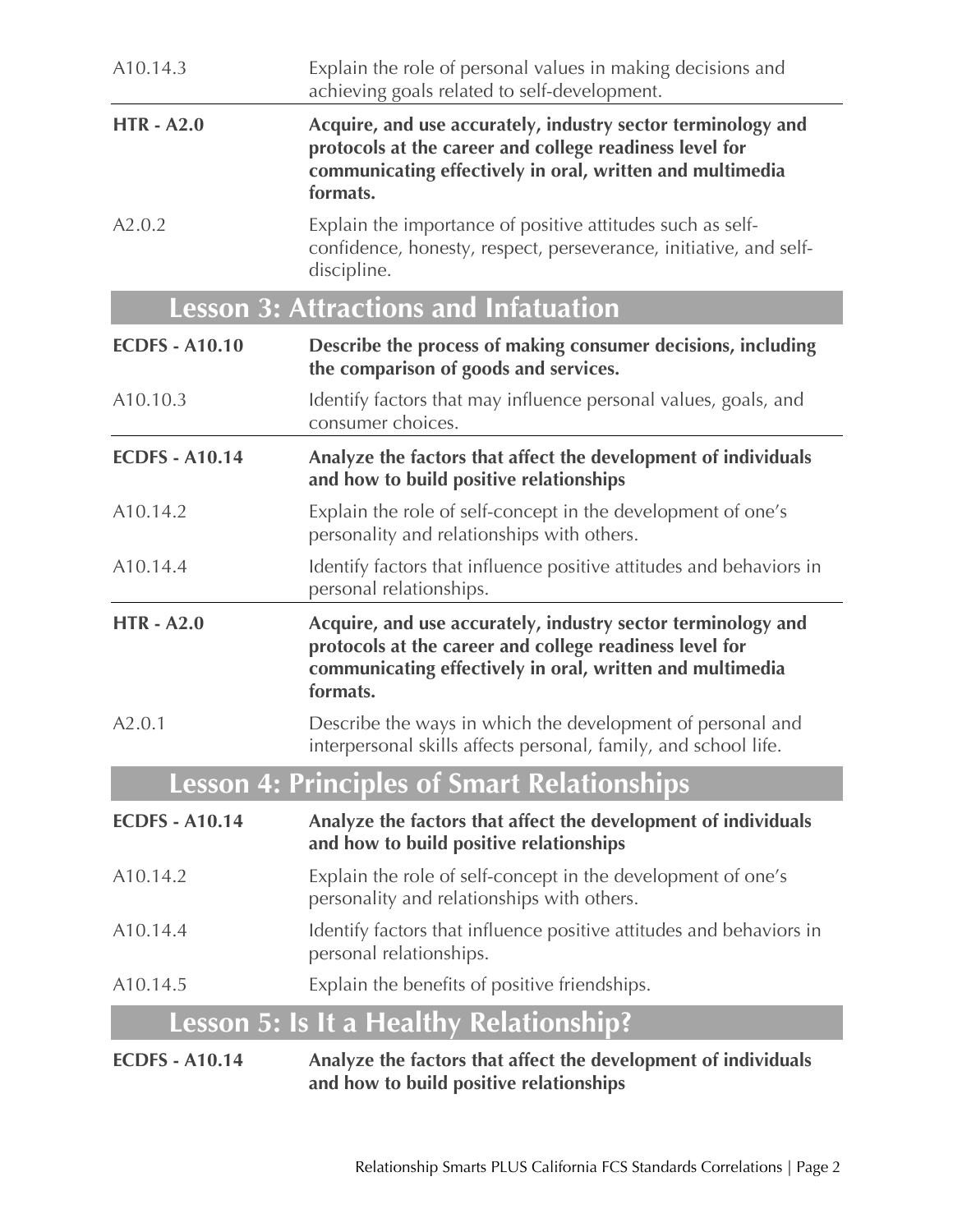| A10.14.3              | Explain the role of personal values in making decisions and<br>achieving goals related to self-development                                        |
|-----------------------|---------------------------------------------------------------------------------------------------------------------------------------------------|
| A10.14.4              | Identify factors that influence positive attitudes and behaviors in<br>personal relationships.                                                    |
|                       | <b>Lesson 6: Breaking Up and Dating Violence</b>                                                                                                  |
| <b>ECDFS - A10.17</b> | Summarize the importance of wellness and safety to individual<br>and family health and well-being.                                                |
| A10.17.4              | Discuss ways to manage emotional changes that promote<br>physical and mental health.                                                              |
| A10.17.9              | Identify high-risk health behaviors and their effects on individuals<br>and society.                                                              |
| A10.17.10             | Describe the signs and symptoms of verbal, physical, and<br>emotional abuse and their effects on health and well-being.                           |
|                       | Lesson 7: Decide, Don't Slide!                                                                                                                    |
| <b>ECDFS - A10.10</b> | Describe the process of making consumer decisions, including<br>the comparison of goods and services.                                             |
| A10.10.1              | Identify personal values, goals, needs, and wants and explain how<br>these relate to consumer decisions.                                          |
| A10.10.2              | List the key steps in decision-making models and practice this<br>process in consumer situations.                                                 |
| A10.10.3              | Identify factors that may influence personal values, goals, and<br>consumer choices.                                                              |
| <b>ECDFS - A10.13</b> | Recognize the function of the family as a basic unit of society<br>and the contributions of the family unit to the development of<br>individuals. |
| A <sub>10.13.1</sub>  | Explain the meaning and importance of families.                                                                                                   |
| <b>ECDFS - A10.14</b> | Analyze the factors that affect the development of individuals<br>and how to build positive relationships                                         |
| A <sub>10.14.3</sub>  | Explain the role of personal values in making decisions and<br>achieving goals related to self-development                                        |
| A <sub>10.14.4</sub>  | Identify factors that influence positive attitudes and behaviors in<br>personal relationships.                                                    |
| <b>ECDFS - A10.16</b> | Apply strategies and resources for managing conflicts and crises.                                                                                 |
| A10.16.1              | Describe the sources and effects of conflicts and crises in personal<br>and family situations.                                                    |
| <b>ECDFS - A10.17</b> | Summarize the importance of wellness and safety to individual<br>and family health and well-being.                                                |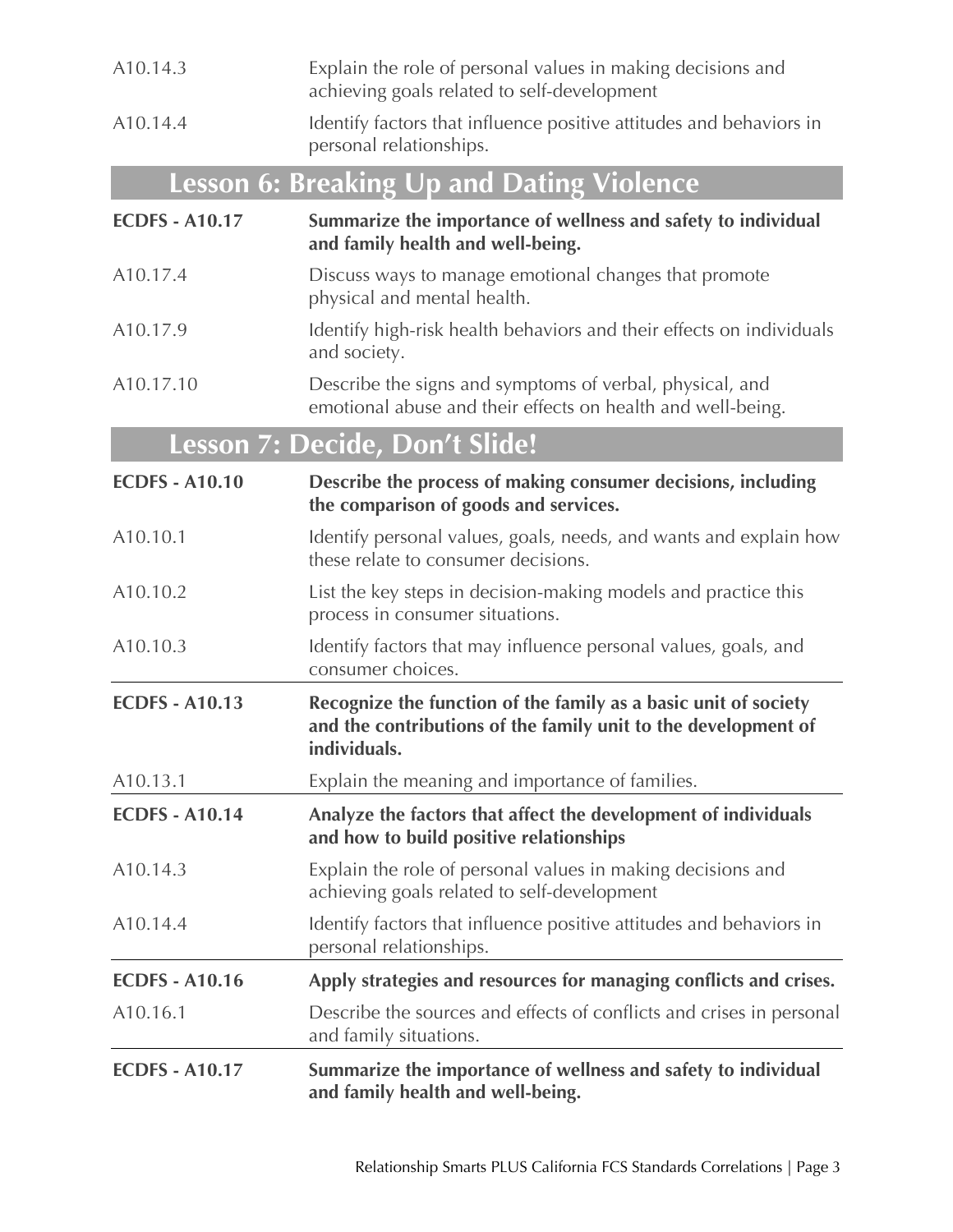| A10.17.4              | Discuss ways to manage emotional changes that promote<br>physical and mental health.                                                                                                             |
|-----------------------|--------------------------------------------------------------------------------------------------------------------------------------------------------------------------------------------------|
| A10.17.9              | Identify high-risk health behaviors and their effects on individuals<br>and society.                                                                                                             |
| A10.17.10             | Describe the signs and symptoms of verbal, physical, and<br>emotional abuse and their effects on health and well-being.                                                                          |
| <b>HTR - A2.0</b>     | Acquire, and use accurately, industry sector terminology and<br>protocols at the career and college readiness level for<br>communicating effectively in oral, written and multimedia<br>formats. |
| A2.0.1                | Describe the ways in which the development of personal and<br>interpersonal skills affects personal, family, and school life.                                                                    |
|                       | <b>Lesson 8: Communication and Healthy Relationships</b>                                                                                                                                         |
| <b>ECDFS - A10.13</b> | Recognize the function of the family as a basic unit of society<br>and the contributions of the family unit to the development of<br>individuals.                                                |
| A10.13.1              | Explain the meaning and importance of families.                                                                                                                                                  |
| A10.13.2              | Describe the differences in family structures.                                                                                                                                                   |
| <b>ECDFS - A10.14</b> | Analyze the factors that affect the development of individuals<br>and how to build positive relationships                                                                                        |
| A <sub>10.14.4</sub>  | Identify factors that influence positive attitudes and behaviors in<br>personal relationships.                                                                                                   |
| A <sub>10.14.6</sub>  | Explain the importance of effective communication with others.                                                                                                                                   |
| <b>ECDFS - A10.16</b> | Apply strategies and resources for managing conflicts and crises.                                                                                                                                |
| A10.16.1              | Describe the sources and effects of conflicts and crises in personal<br>and family situations.                                                                                                   |
| A <sub>10.16.2</sub>  | Identify strategies for coping with personal and family conflicts<br>and crises.                                                                                                                 |
| <b>ECDFS - A10.17</b> | Summarize the importance of wellness and safety to individual<br>and family health and well-being.                                                                                               |
| A10.17.4              | Discuss ways to manage emotional changes that promote<br>physical and mental health.                                                                                                             |
| A <sub>10.17.10</sub> | Describe the signs and symptoms of verbal, physical, and<br>emotional abuse and their effects on health and well-being.                                                                          |
| <b>HTR - A2.0</b>     | Acquire, and use accurately, industry sector terminology and<br>protocols at the career and college readiness level for<br>communicating effectively in oral, written and multimedia<br>formats. |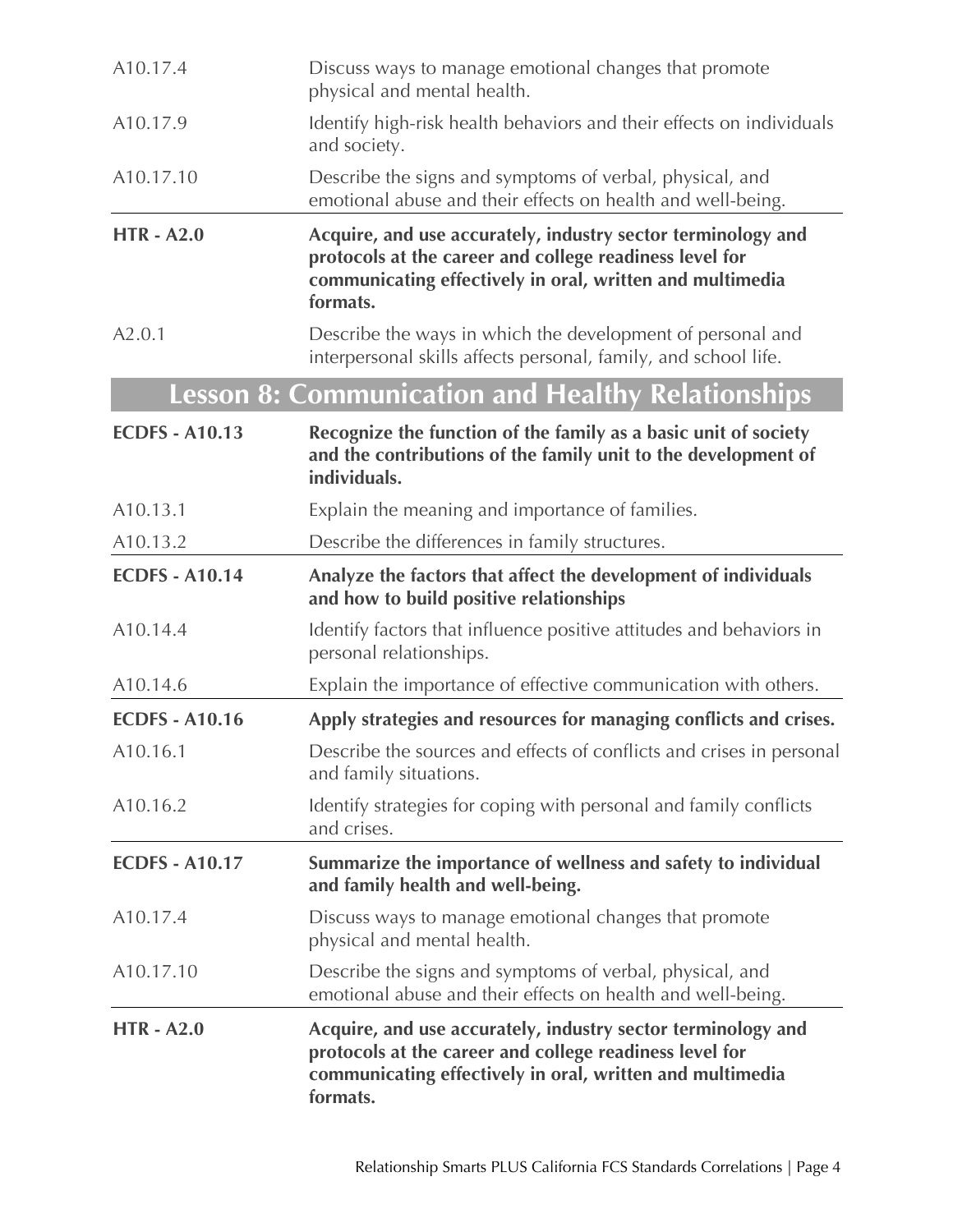| A2.0.1                | Describe the ways in which the development of personal and<br>interpersonal skills affects personal, family, and school life.                                                                    |
|-----------------------|--------------------------------------------------------------------------------------------------------------------------------------------------------------------------------------------------|
| A2.0.2                | Explain the importance of positive attitudes such as self-<br>confidence, honesty, respect, perseverance, initiative, and self-<br>discipline.                                                   |
|                       | <b>Lesson 9: Communication Challenges and More Skills</b>                                                                                                                                        |
| <b>ECDFS - A10.14</b> | Analyze the factors that affect the development of individuals<br>and how to build positive relationships                                                                                        |
| A10.14.4              | Identify factors that influence positive attitudes and behaviors in<br>personal relationships.                                                                                                   |
| A10.14.6              | Explain the importance of effective communication with others.                                                                                                                                   |
| <b>ECDFS - A10.17</b> | Summarize the importance of wellness and safety to individual<br>and family health and well-being.                                                                                               |
| A10.17.4              | Discuss ways to manage emotional changes that promote<br>physical and mental health.                                                                                                             |
| <b>HTR - A2.0</b>     | Acquire, and use accurately, industry sector terminology and<br>protocols at the career and college readiness level for<br>communicating effectively in oral, written and multimedia<br>formats. |
| A2.0.1                | Describe the ways in which the development of personal and<br>interpersonal skills affects personal, family, and school life.                                                                    |
| A2.0.2                | Explain the importance of positive attitudes such as self-<br>confidence, honesty, respect, perseverance, initiative, and self-<br>discipline.                                                   |

### **Lesson 10: Sexual Decision-Making**

#### No Correlations

# **Lesson 11: Pregnancy, STIs and HIV**

#### No Correlations

| <b>Lesson 12: Unplanned Pregnancy Through the Eyes of a Child</b> |                                                                                                      |  |
|-------------------------------------------------------------------|------------------------------------------------------------------------------------------------------|--|
| <b>ECDFS - A10.5</b>                                              | Summarize the decisions and responsibilities involved in<br>parenting in various cultures.           |  |
| A <sub>10.5.1</sub>                                               | Identify the parenting skills needed by those who care for<br>children.                              |  |
| <b>ECDFS - A10.7</b>                                              | Explain the importance of studying child growth and<br>development from infancy through adolescence. |  |